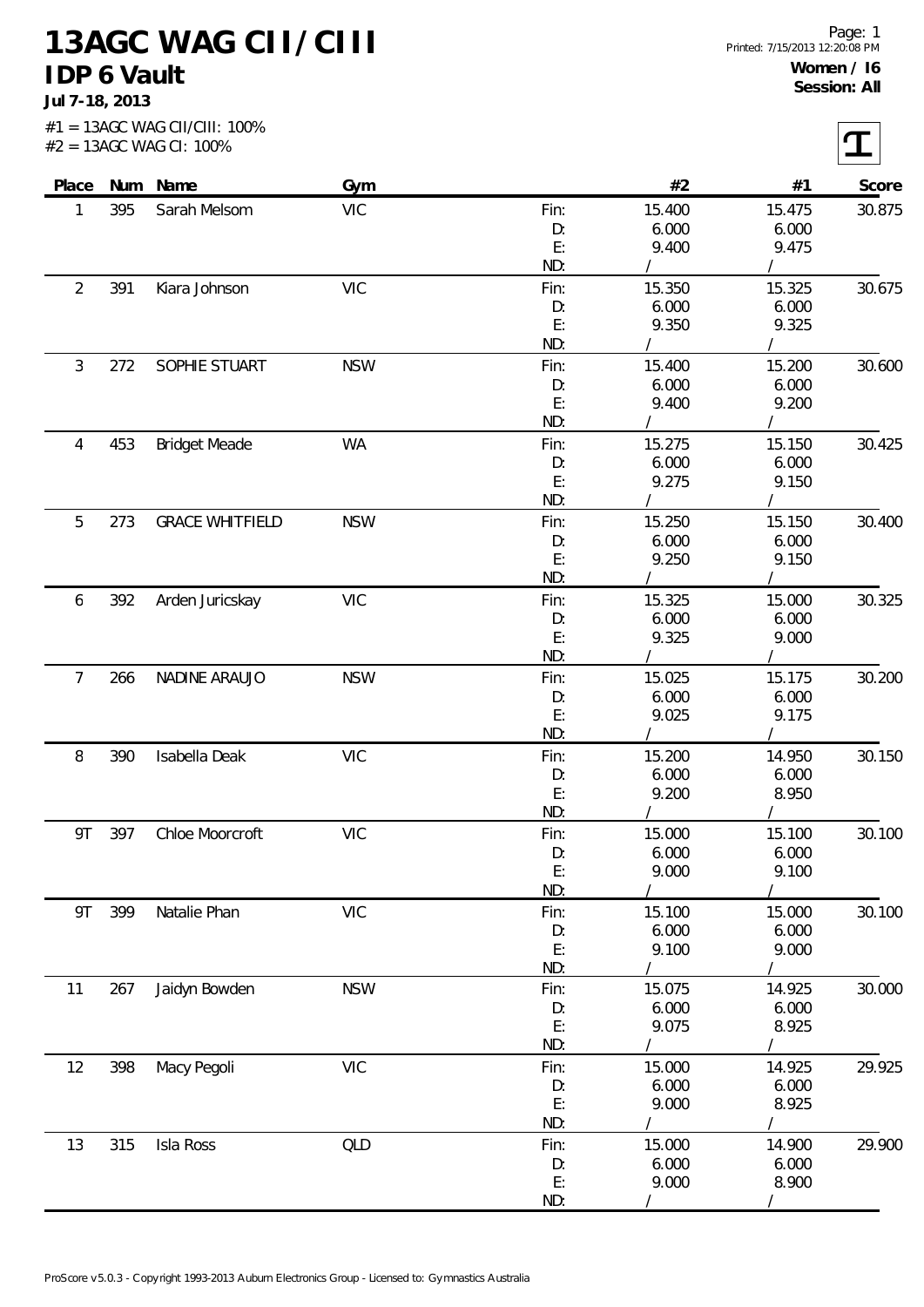**13AGC WAG CII/CIII IDP 6 Vault**

**Jul 7-18, 2013**

| Place   |     | Num Name             | Gym        |            | #2              | #1              | Score  |
|---------|-----|----------------------|------------|------------|-----------------|-----------------|--------|
| 14      | 400 | Gabrielle Prider     | <b>VIC</b> | Fin:       | 15.050          | 14.800          | 29.850 |
|         |     |                      |            | D:         | 6.000           | 6.000           |        |
|         |     |                      |            | E:         | 9.050           | 8.800           |        |
|         |     |                      |            | ND:        |                 |                 |        |
| 15      | 364 | Grace Popplestone    | SA         | Fin:       | 15.050          | 14.675          | 29.725 |
|         |     |                      |            | D:         | 6.000           | 6.000           |        |
|         |     |                      |            | E:         | 9.050           | 8.675           |        |
|         |     |                      |            | ND:        |                 |                 |        |
| 16T     | 396 | Caitlyn Montgomery   | <b>VIC</b> | Fin:       | 14.725          | 14.950          | 29.675 |
|         |     |                      |            | D:         | 6.000           | 6.000           |        |
|         |     |                      |            | E:<br>ND:  | 8.725           | 8.950           |        |
| 16T     | 404 | Ella Winder          | <b>VIC</b> | Fin:       | 14.900          | 14.775          | 29.675 |
|         |     |                      |            | D:         | 6.000           | 6.000           |        |
|         |     |                      |            | E:         | 8.900           | 8.775           |        |
|         |     |                      |            | ND:        |                 |                 |        |
| 18      | 270 | Jemima Lam           | <b>NSW</b> | Fin:       | 14.875          | 14.625          | 29.500 |
|         |     |                      |            | D:         | 6.000           | 6.000           |        |
|         |     |                      |            | E:         | 8.875           | 8.625           |        |
|         |     |                      |            | ND:        |                 |                 |        |
| 19T     | 269 | Georgia Fragiadakis  | <b>NSW</b> | Fin:       | 14.775          | 14.675          | 29.450 |
|         |     |                      |            | D:         | 6.000           | 6.000           |        |
|         |     |                      |            | E:         | 8.775           | 8.675           |        |
|         |     |                      |            | ND:        |                 |                 |        |
| 19T 271 |     | Lily Shereb          | <b>NSW</b> | Fin:       | 14.800          | 14.650          | 29.450 |
|         |     |                      |            | D:         | 6.000           | 6.000           |        |
|         |     |                      |            | E:         | 8.800           | 8.650           |        |
|         |     |                      |            | ND:        |                 |                 |        |
| 21      | 452 | Sophie Mahoney       | WA         | Fin:       | 14.825          | 14.600          | 29.425 |
|         |     |                      |            | D:         | 6.000           | 6.000           |        |
|         |     |                      |            | E:         | 8.825           | 8.600           |        |
|         |     |                      |            | ND:        |                 |                 |        |
| 22      | 455 | Sarah Stacey         | WA         | Fin:       | 14.050          | 15.300          | 29.350 |
|         |     |                      |            | D:         | 6.000           | 6.000           |        |
|         |     |                      |            | E:<br>ND:  | 8.050           | 9.300           |        |
|         |     |                      |            |            |                 |                 |        |
| 23      | 394 | Emma Loveless        | <b>VIC</b> | Fin:<br>D: | 14.850<br>6.000 | 14.475<br>6.000 | 29.325 |
|         |     |                      |            | E:         | 8.850           | 8.475           |        |
|         |     |                      |            | ND:        |                 |                 |        |
| 24      | 450 | Niamh Collins        | <b>WA</b>  | Fin:       | 14.750          | 14.525          | 29.275 |
|         |     |                      |            | D:         | 6.000           | 6.000           |        |
|         |     |                      |            | E:         | 8.750           | 8.525           |        |
|         |     |                      |            | ND:        |                 |                 |        |
| 25      | 402 | Cassie Rozental      | <b>VIC</b> | Fin:       | 14.700          | 14.475          | 29.175 |
|         |     |                      |            | D:         | 6.000           | 6.000           |        |
|         |     |                      |            | E:         | 8.700           | 8.475           |        |
|         |     |                      |            | ND:        |                 |                 |        |
| 26      | 403 | Hannah Triantafillis | <b>VIC</b> | Fin:       | 14.675          | 14.475          | 29.150 |
|         |     |                      |            | D:         | 6.000           | 6.000           |        |
|         |     |                      |            | E:         | 8.675           | 8.475           |        |
|         |     |                      |            | ND:        |                 | $\prime$        |        |